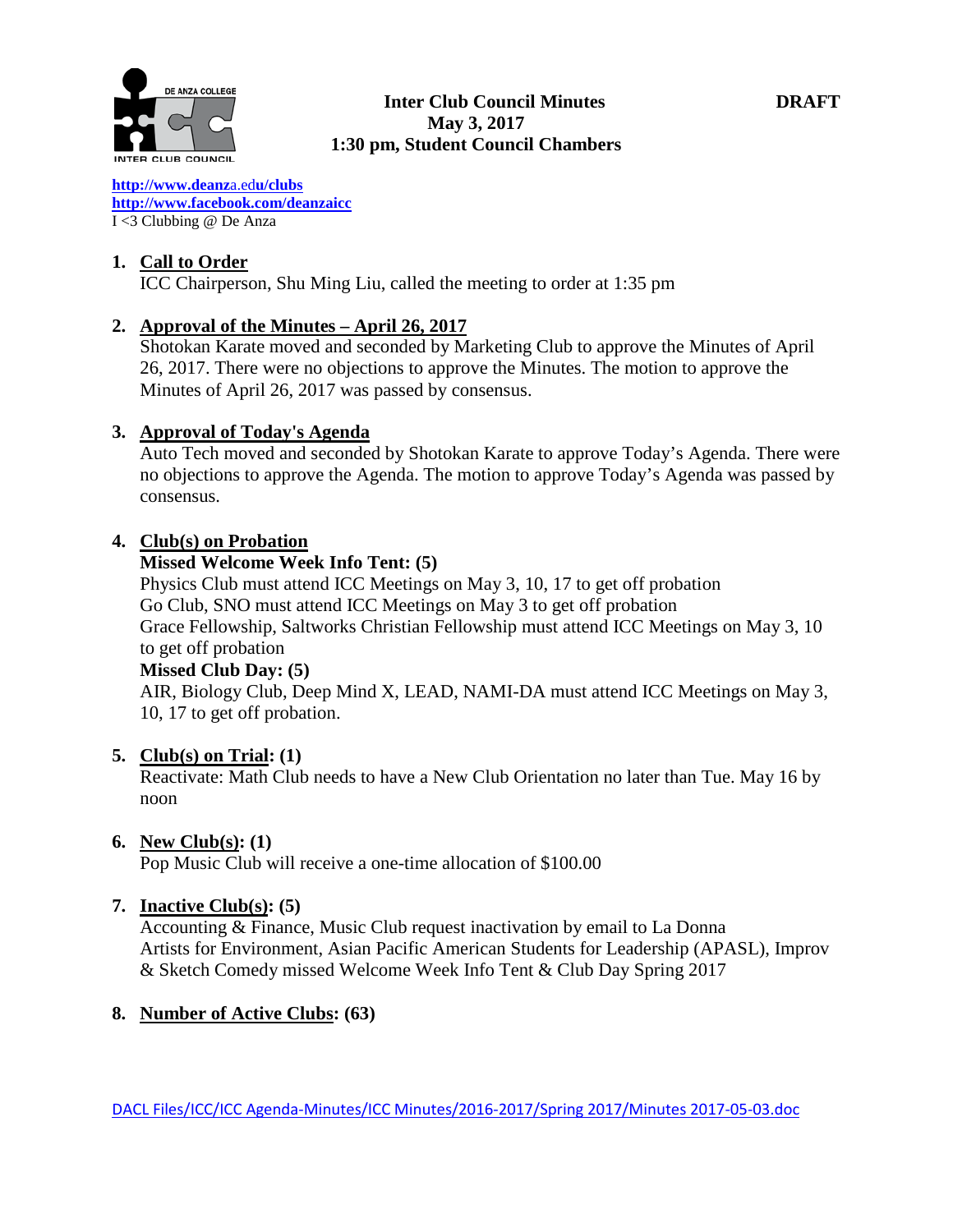# **9. Calendars**

## **9.1 ICC/Club Calendar of Events as of 5/2/17**

 Information is from the Event Planning Request Form (**New Information in Bold**/ \* Money collected)

May  $18$  Spring Carnival –  $11:30$  am –  $1:00$  pm – Main Quad

May  $19$  Cultural Show hosted by  $VSA - 5:00 \text{ pm} - 8:00 \text{ pm} - \text{VPAC}$ 

# **9.2 DASB Calendar of Events as of 5/2/17**

Information is from the Event Planning Request Form (**New Information in Bold**/ \* Money collected)

### **10. ICC/Club Account Balance Status as of 5/2/17 (New Information in Bold)**

| <b>Club/ICC Allocation Account</b>     | $(H41-54730)$ | \$3,414.66  |
|----------------------------------------|---------------|-------------|
| <b>ICC Allocation-New Club Account</b> | $(#41-54720)$ | 600.00      |
| <b>ICC Events Award Account</b>        | $(#41-54600)$ | \$4,550.00  |
| <b>ICC Inactive Hold</b>               | $(H44-4300)$  | \$5,530.45  |
| <b>ICC Scholarship Account</b>         | $(H44-4310)$  | \$15,790.51 |
| ICC                                    | $(#44-4320)$  | \$2,601.19  |

### **11. Business**

# **12.1 Club Concessions for May 6th (Drawing)**

IDEA got the concession stand for May 6 Flea Market and a second club was to be decided today. We heard that Klaus Dehn who supervised the Club Concession had surgery so it was recommended not to have the clubs do the May Concessions. IDEA and the  $2<sup>nd</sup>$  Club will do the June  $3<sup>rd</sup>$  Concessions. Please submit a Flea Market Concession Bid at the beginning of the next ICC Meeting, for June  $3<sup>rd</sup>$  (1 club) and July 1<sup>st</sup> (2 clubs) for Flea Market.

### **12.2 ICC Finance Code Proposed changes**

ICC Chair of Finance, Kerry Harris reviewed the proposed changes to the ICC Financial Code. The voting will occur at the next ICC Meeting.

- VII. CLUB 44-xxxx
	- 1. Club event will follow Per Meal Policy: (which includes tax and tip) Breakfast will not exceed \$20.00 **\$10.00** Lunch/Brunch will not exceed \$35.00 **\$15.00** Buffet or Dinner will not exceed \$60.00 **\$30.00** The amount needs to include tax and tip per person. An itemized receipt needs to be attached to a requisition for reimbursement.

# **12.3 Club Day Evaluation/Awards**

ICC Chair of Programs, Roxane Leung, conducted the Club Day Evaluation and Suggestions:

- Some clubs are still missing banners
- Reminder sign from ICC for clubs to check in and out posted where the tables and chairs would be nice in addition to an email reminder.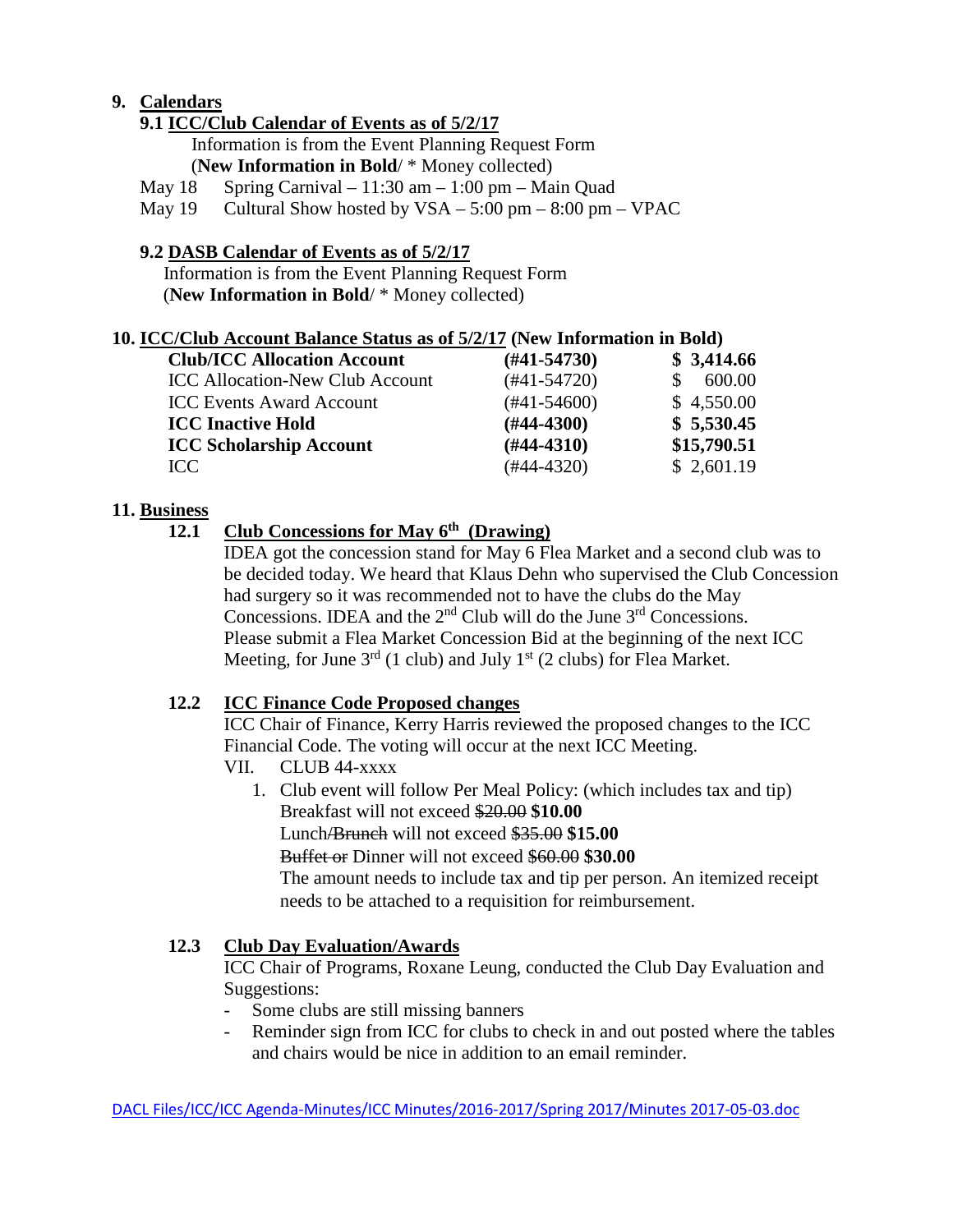- Club Day and Highschool Open House is scheduled to close, it is causing troubles for club officers scheduling to attend.

If you have any more suggestions, feel free to send an Email it to La Donna , ICC Advisor [\(ICCAdvisor@deanza.edu\)](mailto:ICCAdvisor@deanza.edu)

Congratulations to:

Best Decorated (3@ \$100) DECA M.E.Ch.A Outdoor Club

Best Spirited (3@ \$100) 4 Elements Hip Hop G.R.A.N.D M.E.Ch.A

Best Performance (4@ \$100) 4 Elements Hip Hop G.R.A.N.D M.E.Ch.A The De Anza Network

Congratulations to M.E.Ch.A for winning all 3 categories. They are the  $3<sup>rd</sup>$  clubs to win ALL three categories!

### **12.4 De Anza Open House for High School Students Drawing 2@\$50**

Thank you, 4 Elements Hip Hop, Auto Tech, Cheer and Dance, Developers' Guild, Filmmakers Union, Medical Outreach Association (MOA), Outdoor, Statistics Club (DASC) for attending High school Open House.

Congratulations to 4 Elements Hip Hop and Developers' Guild for winning \$50 drawing.

### **12. Reports**

ICC Chairperson: Shu Ming Liu

1. Thank you to everyone who attended Club Day! Your participation helps increase awareness towards the variety of clubs we have on campus. Thank you too for cleaning up after you left, it makes our jobs easier!

ICC Chair of Finance: Kerry Harris

- 1. Thank you to all the clubs that participated in Club Day & De Anza Open House!
- 2. The unused fund of \$29.82 (Club Banner) will be transferred back to ICC allocation account #41-54730 from 4 Elements Hip Hop #41-54267-4013 account.

DACL Files/ICC/ICC Agenda-Minutes/ICC Minutes/2016-2017/Spring 2017/Minutes 2017-05-03.doc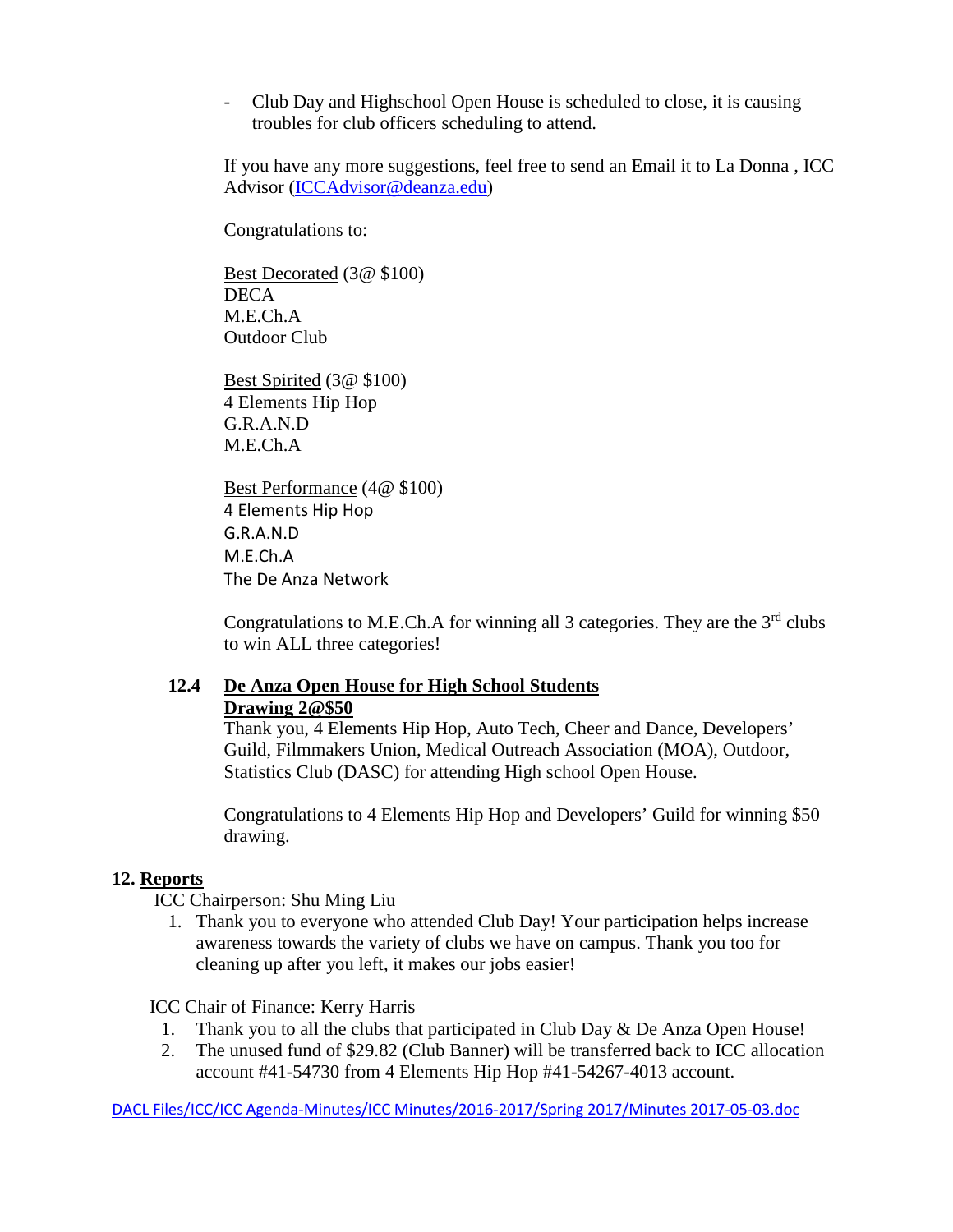3. If your club does not have a banner please come talk to me after the meeting

ICC Chair of Programs: Roxane Leung

- 1. In order to improve our Club Day next year, if anyone has any suggestions, criticism or feedback, feel free to drop by my office hours or email me! I do appreciate any kind of response:)
- 2. Spring Carnival on May 18 (11 AM-1 PM) is coming! Are you free? Clubs who participate as volunteers gets a chance for a \$50 draw and all volunteers (who is there the entire time) gets a free In & Out coupon! A sign-up sheet is available.
- 3. Does anybody have any suggestions for a DJ for club day in the fall? If you know anyone, please talk to me after the meeting or email me

ICC Chair of Marketing: Mevani Gotama

1. Thank you guys for your cooperation in taking pictures and also your amazing performances on the club Day!

All the photos will be uploaded to ICC Facebook page soon.

2. If some of you want your own club day pictures to be uploaded to our page please email the photos to me

[ICCMarketing1718@gmail.com](mailto:ICCMarketing1718@gmail.com) before next week.

3. Please like our facebook page to keep updated;@DEANZAICC

DASB Liaison: TBD

ICC Advisor: La Donna Yumori-Kaku

- 1. Club Day: Clubs GREAT Job! Thanks for ICC Officers Shu Ming, Kerry, Roxane and Mevani. Clubs please ask ICC for a Club Banner Budget Request.
- 2. Printing Official Club Business from the Computer in front of the Student Accounts Office please ask the College Life Front Desk for your printouts.
- 3. ICC/Club Financial Rosters: Club officers listed in the club constitution need to match the club officers listed on the ICC/Club Financial Roster. The club needs to go by the club constitution not on past practice. Please update the club constitution if there has been club officers changes. The current club constitution is on the De Anza club website. [www.deanza.edu/clubs](http://www.deanza.edu/clubs)
- 4. Club Elections for Summer/Fall 2017 -Spring 2018 needs to be completed no later than Friday, May 19, 2017. These club officers need to be here Fall 2017. All Club Constitutions are on the website [www.deanza.edu/clubs.](http://www.deanza.edu/clubs) Be sure to check that the officers match what your constitution states. Club Financial Rosters are due Wed. May 24, 2017.
- 5. Clubs getting in contact with other clubs: 1.) Send an email to me and I will forward it to the club. 2.) Put a note in their Club mailbox in the Club Room. 3.) Go to their Club Meeting. 4.) See the ICC Rep at the ICC Meeting 5.) Contact their Club Advisor by email or staff mailbox.
- 6. Student Accounts will be closed on Friday May 12. Please Plan Accordingly
- 7. I will not be working on Friday, May 12 since I will be at FHDA Classifies Development Day.

DACL Files/ICC/ICC Agenda-Minutes/ICC Minutes/2016-2017/Spring 2017/Minutes 2017-05-03.doc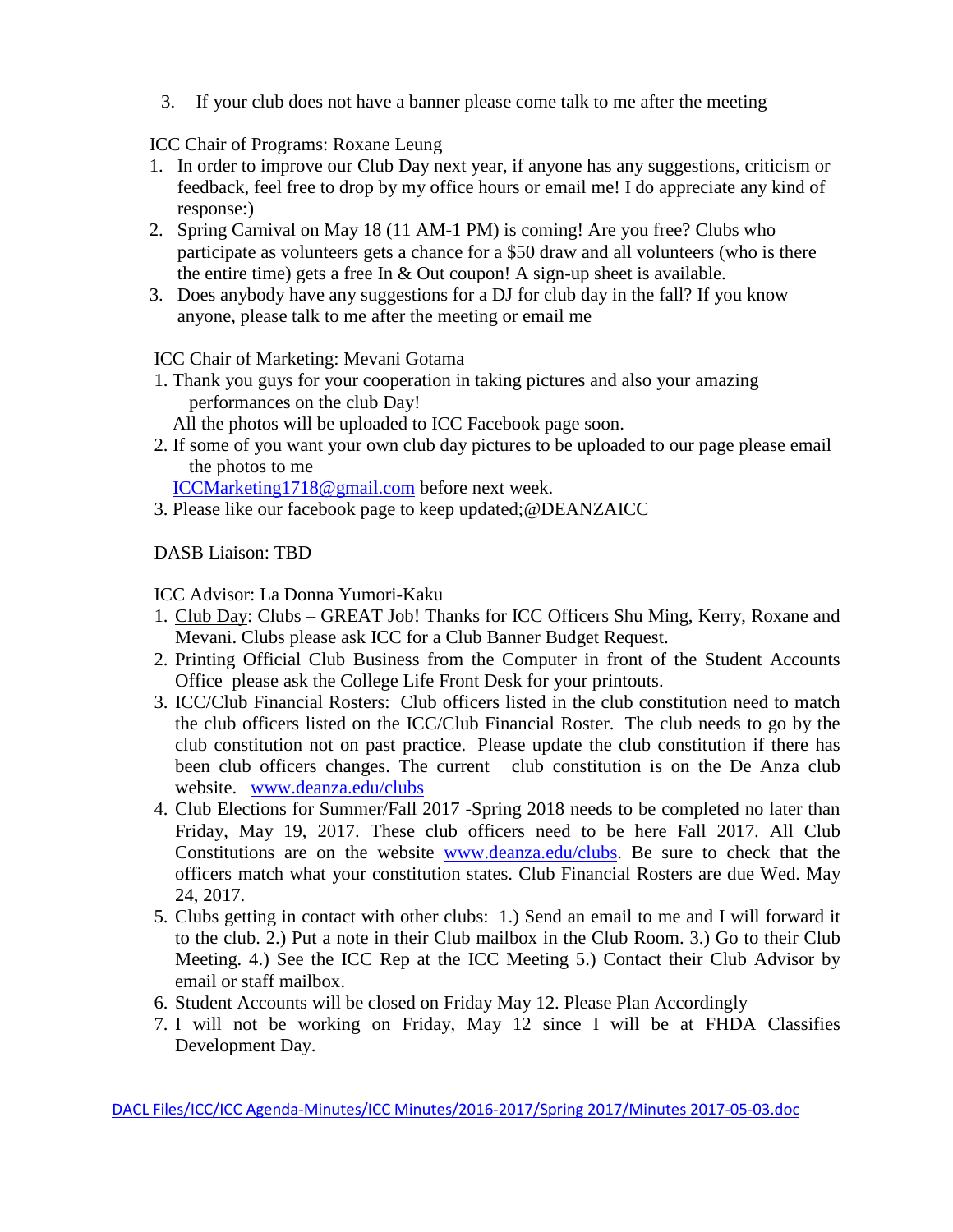### **13. Announcements**

**Marketing Club – May 4, 2017 – 10:30 am – 1:309 pm – Squad Career Fair – Internship Opportunities (Admin Justice, Child Care, STEM, etc.)**

**M.E.Ch.A – May 4, 2017 – 11:30 am – 1:30 pm – Conference Room A&B Sean Arce: The Importance of Ethnic Studies – The director of Mexican-American studies in Tuscon Arizona named Sean Arce to discuss the importance of ethnic studies and the students' role in helping the community.**

|                                                             | <b>Present</b>            | <b>Absent</b> | Probation<br><b>Present</b> | <b>Probation</b><br><b>Absent</b> |
|-------------------------------------------------------------|---------------------------|---------------|-----------------------------|-----------------------------------|
| <b>4 Elements Hip Hop Club</b>                              | X                         |               |                             |                                   |
| <b>Anime Club</b>                                           | $\overline{\mathbf{x}}$   |               |                             |                                   |
| <b>Artificial Intelligence for Robotics (AIR)</b>           |                           |               |                             | $\boldsymbol{\mathsf{X}}$         |
| <b>Auto Technology</b>                                      | X                         |               |                             |                                   |
| <b>Badminton Club</b>                                       | $\mathbf{x}$              |               |                             |                                   |
| <b>Biology Club</b>                                         |                           |               |                             | $\overline{\mathbf{x}}$           |
| <b>Cheer and Dance Team</b>                                 | $\boldsymbol{\mathsf{x}}$ |               |                             |                                   |
| <b>Chemistry Club</b>                                       | $\mathbf{x}$              |               |                             |                                   |
| <b>Chinese Student &amp; Scholars Association</b><br>(CSSA) | X                         |               |                             |                                   |
| <b>Circle K</b>                                             | $\boldsymbol{\mathsf{X}}$ |               |                             |                                   |
| <b>Clean Energy Club</b>                                    |                           | X             |                             |                                   |
| <b>Competitive Gamers Club</b>                              | $\mathbf{x}$              |               |                             |                                   |
| <b>Cyber Security Club</b>                                  | $\overline{\mathbf{X}}$   |               |                             |                                   |
| <b>DECA</b>                                                 | $\overline{\mathbf{X}}$   |               |                             |                                   |
| Deep Mind X                                                 |                           |               |                             | X                                 |
| <b>Desi Student Association (DSA)</b>                       |                           | X             |                             |                                   |
| <b>Developers' Guild</b>                                    | X                         |               |                             |                                   |
| <b>Engineering Technology Club (ETC)</b>                    | X                         |               |                             |                                   |
| eSports                                                     | $\boldsymbol{\mathsf{x}}$ |               |                             |                                   |
| <b>Ethical International Career Planning</b>                | $\overline{\mathbf{x}}$   |               |                             |                                   |
| <b>Explorers' Nest</b>                                      | $\pmb{\mathsf{X}}$        |               |                             |                                   |
| <b>Fellowship of Overseas Students (FOS)</b>                | $\boldsymbol{\mathsf{x}}$ |               |                             |                                   |
| <b>Filmmakers Union</b>                                     |                           | X             |                             |                                   |
| G.R.A.N.D                                                   | $\mathbf{x}$              |               |                             |                                   |
| <b>Go Club</b>                                              |                           |               | X                           |                                   |
| <b>Grace Fellowship</b>                                     |                           |               |                             | X                                 |
| <b>Hong Kong Student Association (HKSA)</b>                 | $\mathsf{x}$              |               |                             |                                   |
| <b>IDEA</b>                                                 |                           | X             |                             |                                   |
| <b>International Student Volunteers (ISV)</b>               | X                         |               |                             |                                   |
| InterVarsity Christian Fellowship at De Anza                |                           | X             |                             |                                   |
| <b>Iranian Student Association (ISA)</b>                    |                           | X             |                             |                                   |
| <b>Japanese and American Association (JAA)</b>              | X                         |               |                             |                                   |
| <b>K-Pop Dance Club</b>                                     | $\mathbf{x}$              |               |                             |                                   |
| <b>Koala Tree</b>                                           | X                         |               |                             |                                   |
| <b>Korean Student Association (KSA)</b>                     | $\boldsymbol{\mathsf{X}}$ |               |                             |                                   |

#### **14. Roll Call**

DACL Files/ICC/ICC Agenda-Minutes/ICC Minutes/2016-2017/Spring 2017/Minutes 2017-05-03.doc